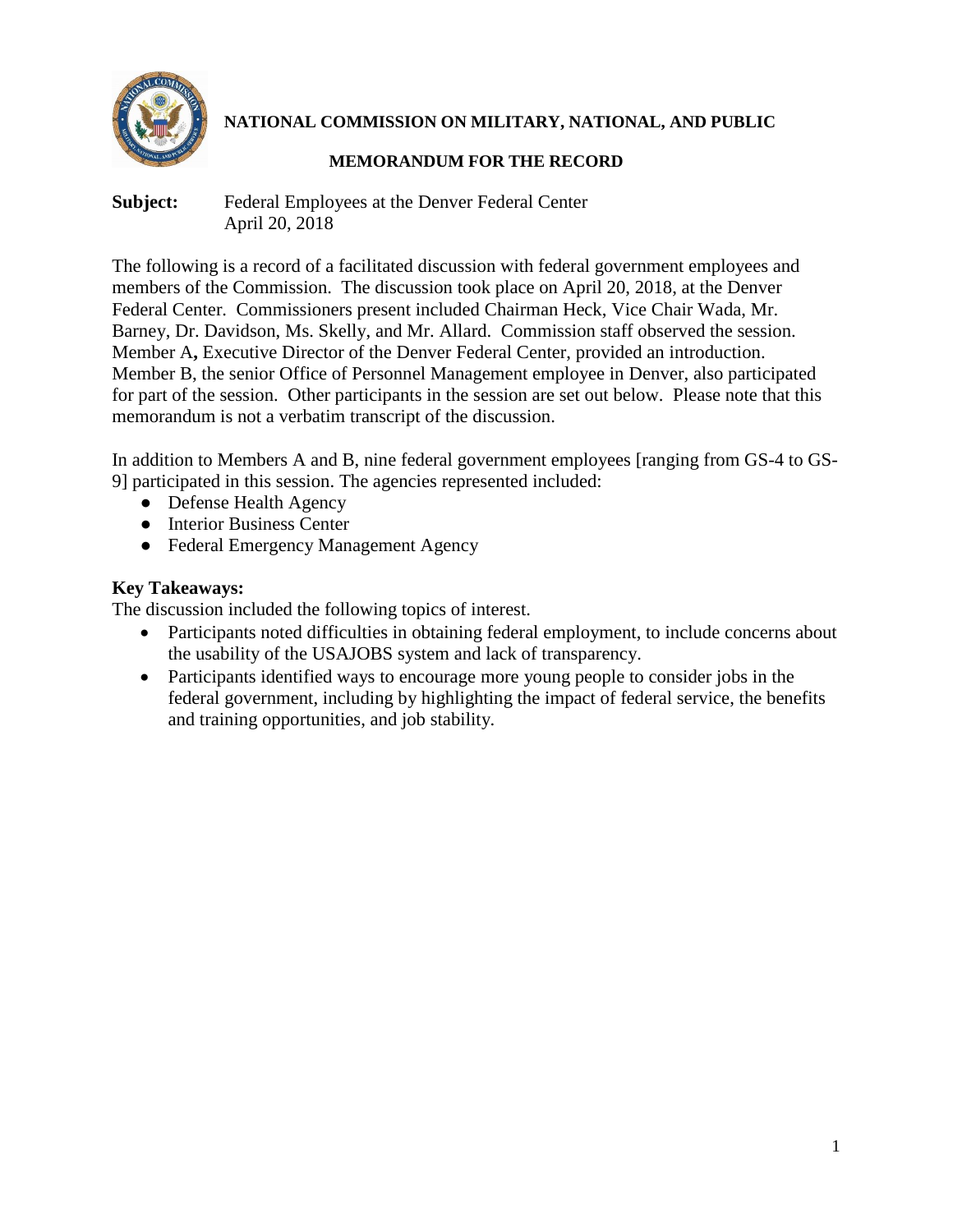### **Meeting Discussion:**

### *What led you to work for the federal government?*

Two employees highlighted the **flexibility** of federal government work. One noted it was particularly helpful given his duties as part of the selected reserve. Another employee also mentioned flexibility; he specifically liked the ability to change jobs and move around the country, having worked in Illinois for USDA and now in Colorado for the Bureau of Land Management. He cited the ability to take his benefits with him as he changes jobs and locations, including his TSP. He started in federal government service at the age of 27 and was drawn to public service in part because of his mother, who served 8 years with the Peace Corps.

Four employees emphasized **stability**. One had restarted her career and wanted to work somewhere with a chance of moving up the ladder; the federal government provided that sort of opportunity. She was also influenced by her mother, who worked at the Interior Business Center (IBC) for 23 years before retiring. The second noted that she had worked as a contractor with NASA and was laid off in a furlough. Stable employment is a huge benefit to her. The third employee started full-time with IBC about six months ago. She found her job after working 11 years as a contractor, 10 of which she also spent seeking federal employment. She was drawn to federal government because of job stability—she has little children—and the potential for job growth. Yet another federal employee stated she was looking for her niche when she started working as a contractor for IBC. After a stint in Texas, she returned, in part because there was an opportunity to work as a full-time IBC employee with the security of benefits, pay, and career opportunity.

Two employees mentioned **service to country**. One noted that his parents are immigrants and he and his brother served in the military. After his military service, he still wanted to serve the country in some capacity and found that opportunity with FEMA. The other spent 11 years in the military [his wife remains on active duty]. When his military service ended, he wanted to serve the country in a different capacity. He found that in the federal government, but he remains a term employee. It is important for him to get hired into a permanent billet.

One employee explained she grew up in a military town, Colorado Springs. At 17, she wanted to join the Navy but was rejected due to an eye condition. She tried unsuccessfully to enlist in the Navy reserves in 2011. She then began working as a contractor for Defense Health Agency (DHA), and took advantage of an opening for full-time employment as an accountant with DHA. She noted that it was a hard and long path to becoming a federal employee. Her opportunity arose because someone in her current position retired.

Finally, Member B then explained his path to the federal government. He served as a police officer and then in municipal government, before entering the private sector. He started contracting with the federal government—with OPM specifically—and in 2006 joined OPM as an employee doing work similar to what he had been doing as a contractor.

*Did you view working for the federal government as a way to give back or serve your country, or as a job?*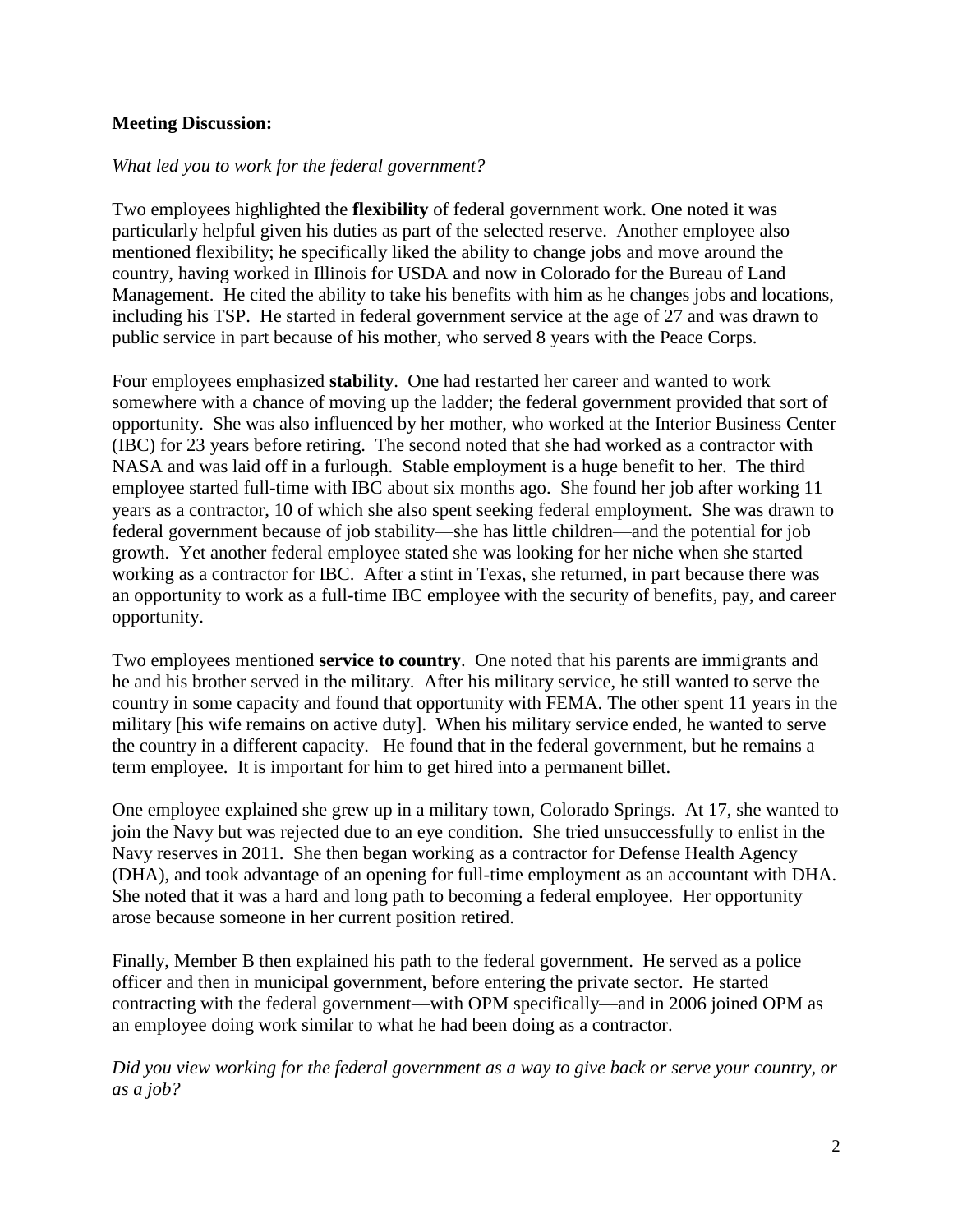One employee said his federal service began as a job and then became more of a mission once he understood what his agency (then the USDA in Illinois) was doing, and he became more of an advocate for the government. He described a disconnect between what the government is doing and public perception. In his current role at the Department of the Interior (DoI), he feels that if more people can see what the mission is and what tasks the federal government is undertaking, it would help a lot with public perception.

Another said he has a similar experience at IBC. He works in benefits. He sees the work he does as having an effect on individuals. He said that it is hard to sell people on government service when they come in at the GS-4 or GS-5 level, because the salaries are low, but once you invest time in government employment, you start to see the payoff.

A HR benefits specialist then compared working with the government versus the private sector. His view is that with the government, you are working for the betterment of everybody (instead of just a small number of people) even if people do not know or understand what it is that you do.

#### *What are the barriers to service as a federal government employee?*

A veteran discussed his experience in trying to break into the federal government. He had developed good skills as an intelligence analyst with the military. He wanted to work in personnel security but found it difficult. IBC—part of DoI—offered him a GS-4 position, despite his 11 years of experience. The **absence of credit for military service** was a big barrier for him – and also something he described as a "slap in the face." He said that at the Department of Defense, he likely would have entered three grades higher (GS-7) for the same type of work. Working at the GS-4 level was not viable for him because he has three kids to support, so he continued to pursue a higher entry paygrade. Ultimately, IBC brought him on at a higher grade due to a service-connected disability, not because of his military experience in the field, but he noted that the lack of clarity on where he would "fit" was frustrating and almost caused him to look elsewhere. He felt many people in his place would have been turned off by the GS-4 offer and turned away.

He continued, discussing working as a term employee. One upside is that he does not need to wait 52 weeks to get hired into a different position. In other words, if a position opened, he could take it today rather than wait until he has served a full year in his current position. Working in a term position has the downside of **uncertainty**, which is particularly difficult given his family situation; in addition to his three kids, he and his wife are not able to move to a different part of the country—mobility could be a benefit of having a term position—since his wife is in the Denver area on military orders.

A non-veteran employee noted that the veteran's benefit "cuts both ways." While she was very supportive of military service, she also noted that the extra points that veterans received in the hiring process often meant that **non-veterans were essentially excluded**. She felt on more than one occasion that a less qualified veteran could apply for the same position she had and the veteran would get the job and she didn't have a chance.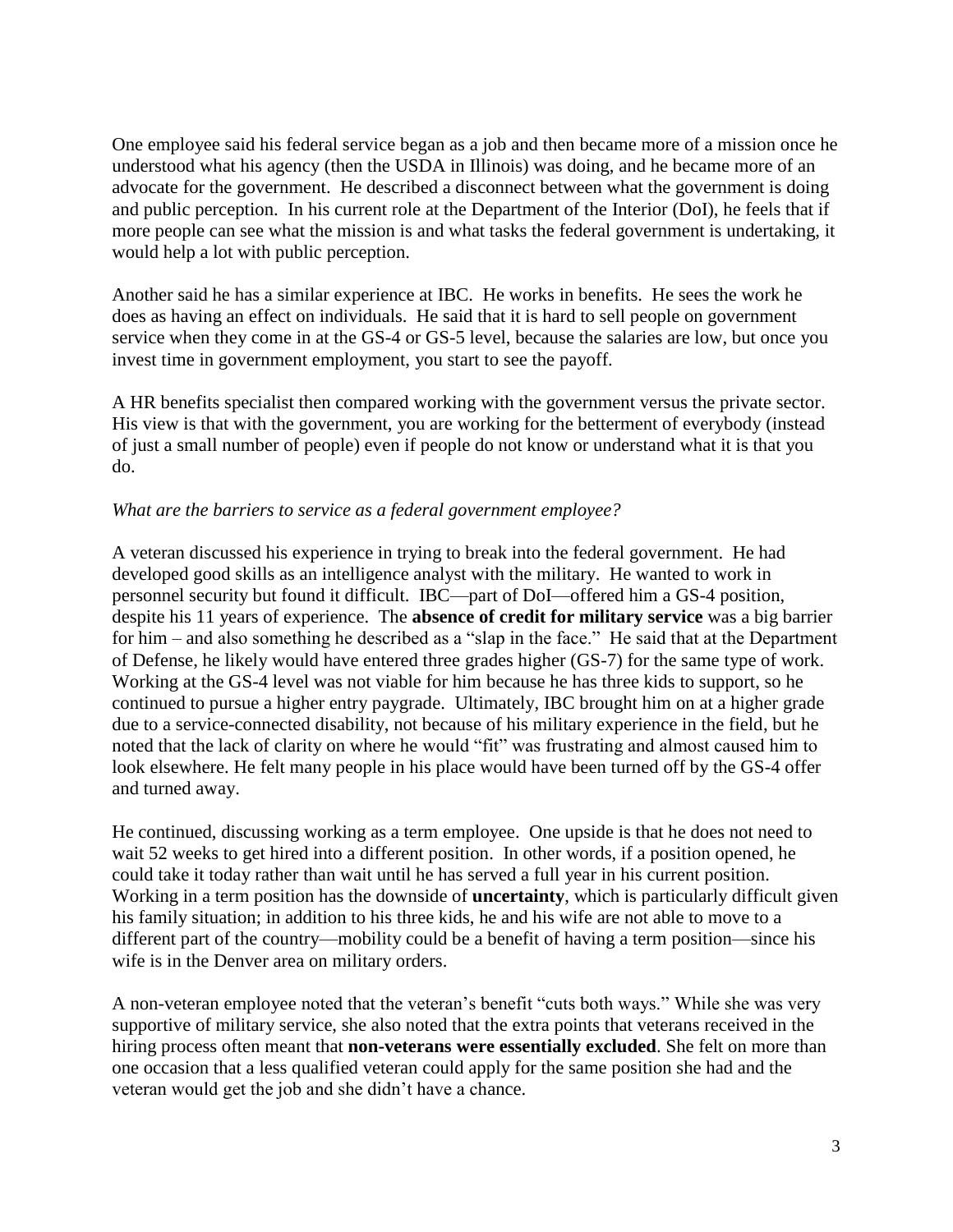### *What are some of the challenges associated with moving from a contractor to a government employee position?*

One employee talked about the frustration she felt working 11 years as a contractor. At one point, she had a decade's-worth of experience in her job, and the government hired someone else into a similar position instead of her. Ironically, her recent hire was to handle a completely different function than she handled as a contractor. She mentioned that she has a lot of family members who worked with the government and was attracted to full-time government employment as a way to care for her two children.

Another former contractor had a similar experience of trying for years to transition to government employee. She had been a contractor for NASA and had developed knowledge during that time but could not get a position anywhere.

### *How do you engage younger people to become interested in federal government employment?*

Employees emphasized the importance of showing the connection of the work to the broader mission. One HR benefits specialist recommended advertisements and other ways to show the public what agencies and bureaus do, what their employees are doing for the American people, and why.

Another individual agreed. She views her role, in payroll, as helping firefighters and others so they do not have to deal with human resources issues and can focus on their job. She knows that she is helping people through her work. She noted that when she started, she viewed it as "just a job" but now views her work as helping others.

One employee said that it is necessary to promote the federal government and recruit people to it. He said there is an influx of college students now, and particularly if you want to attract those under 30, you will have to actively promote and recruit.

#### *How do other people perceive you being a federal employee?*

One individual noted she was perceived with curiosity. A second employee agreed, saying in curiosity was high in particular when he worked at a USDA lab in Illinois.

One employee said people are a little more guarded, and some people do not want to be associated with him. Another said some people ask her "why" or ask her questions about whether there really is job security. Some people make comments about "lazy" government employees. Other people conflate political and non-political employees, mistakenly thinking all government employees are appointed by the presidential administration.

*What does OPM do well and where is there room for improvement?*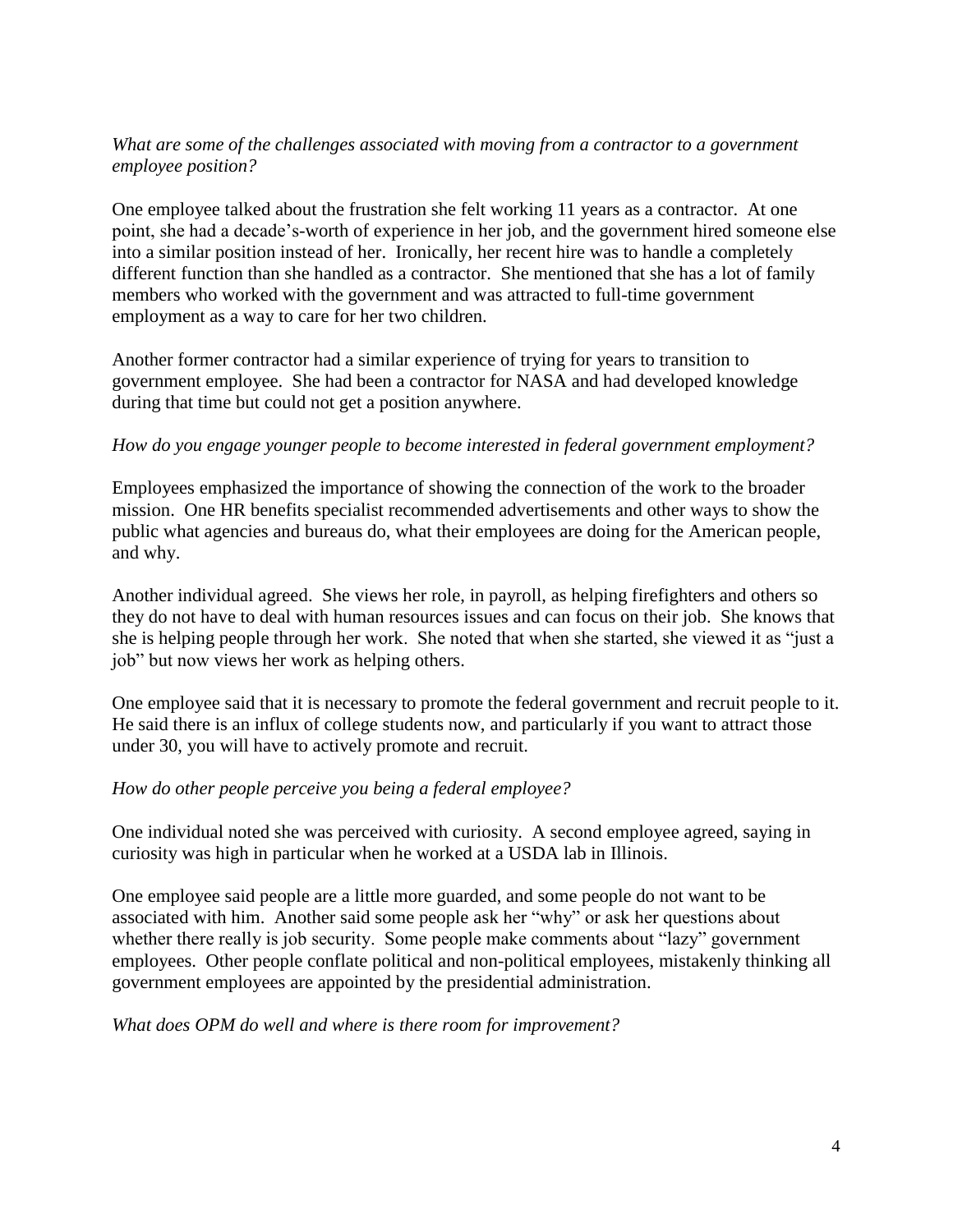One employee praised the training opportunities available through OPM. He feels these give employees the tools to do their jobs and get a leg up, but the training opportunities are not well publicized.

*Is there a sense that the federal civilian government, as distinguished from the military, is not seen as representing society? How would you recommend improving the "brand" of the federal civilian workforce?* 

One employee talked about the hiring process. He noted the lack of feedback provided to job applicants who do not receive positions. He said the federal government takes an average of 258 days to hire a new federal employee. The lack of feedback and the long process makes it difficult for prospective new employees who have tons of student loan debt.

Another mentioned the Pathways Program as a way to get into federal employment. She noted that most college kids do not know about it.

Addressing the Pathways Program, another employee said the Program is available to recent graduates and also provides internships. He said the Program should be considered distinct from the federal government's direct hiring authority. He then talked about USAJOBS, which provides information on direct hiring authority. He, like one of his fellow workers, recommends more feedback to job applicants.

Several employees spoke of college reimbursement. One employee recommended some form of reimbursement for college tuition for those who serve the federal government but not in the military. Another added that the Public Student Loan Forgiveness (PSLF) program is an existing way in which the federal government assists with college loans, noting that the program is not well advertised. Another employee agreed and recommended that the federal government use the PSLF program as a selling point.

**Dr. Davidson** noted that the PSLF program seems like something the federal government should raise with new federal employees during onboarding as a benefit of government service.

Member B explained that the government is reducing the size of human resources offices in all agencies, which limits their ability to educate new employees on various programs available.

Several participants noted issues with the current application process, which requires applicants to complete a series of narrative statements [questionnaire] relating to knowledge, skills, and abilities (KSAs). The current process weeds out any applicant who does not answer each KSA in the right way. One employee added that the current KSA approach does not seem to add value, and applicants merely need to know how to answer the questions in the right way to break into the system. She felt the form and process encouraged people to "lie" in order to get a screening interview.

Another participant recommended that the federal government work with the military and redirect individuals not qualified for military service to serve their nation in a different way.